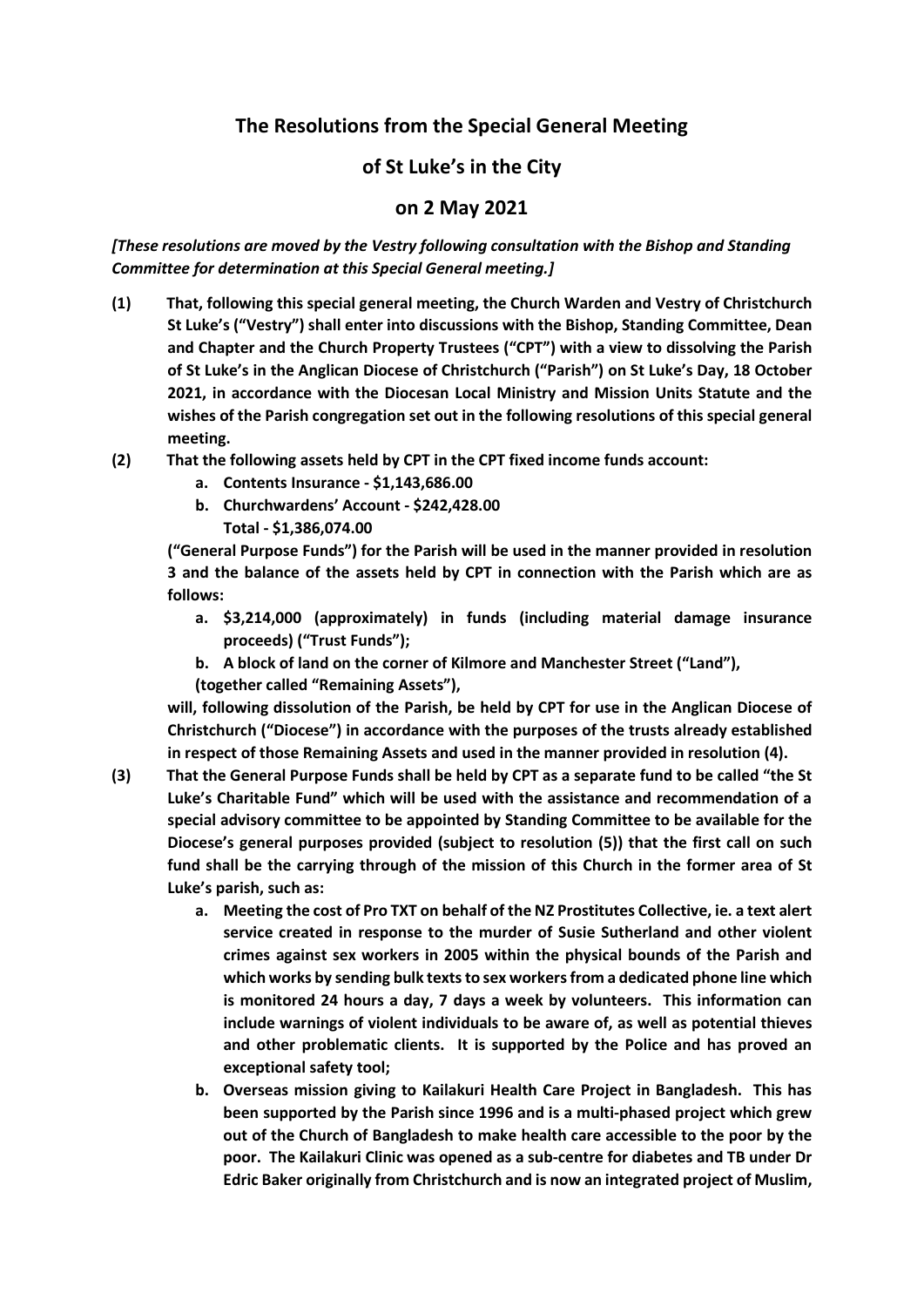**Hindu and Christian communities given to the extent of praying together daily which is an essential and dynamic part of their motivation and community life; and**

- **c. Support for the Little Brothers of Francis at Eremophila in New South Wales. A group of Friends of the Little Brothers continues to support their ministry through prayer and financial assistance in times of need. The Little Brothers have visited the Parish on a number of occasions over the years and led retreats and quiet days for the Parish.**
- **(4) That, while it is accepted by the Parish that, following the dissolution of the Parish, the Remaining Assets will be held by CPT in accordance with the terms of trust on which they are presently held, the Vestry is instructed to present the following wishes of the Parish to the Bishop, Standing Committee, Dean and Chapter and CPT in respect of the use of the Remaining Assets:**
	- **a. That the Dean & Chapter be requested to establish a service, in the St Luke's style of contemplative worship, in a regular Eucharist at the Cathedral;**
	- **b. That the Trust Funds will be held by CPT as a separate fund to be called "the St Luke's Fund" and, with the assistance and recommendations of a special advisory committee to be appointed by Standing Committee, shall be used (subject to special resolution (5)) for the following purposes in order of preference:**
		- **i. Financial support for a priest or deacon, licensed by the Bishop of Christchurch, accountable to the Dean and Chapter, to be based at the Cathedral but whose main ministry focus will be chaplaincy to the inner city (e.g. to businesses, to ministries engaging with those who are poor, to the creative arts) and who ideally would lead worship according to (a) above.** 
			- **1. For clarity, the St Luke's Fund would not be available to support the general Cathedral ministry of the Dean and other Cathedral clergy.**
			- **2. Financial support would include stipend and allowances and reasonable funds to establish and develop mission and ministry within this chaplaincy.**
			- **3. Financial support would include a proportionate contribution to the annual Quota of the Cathedral.**
		- **ii. Financial support for the Diocese or any parish in the Diocese or any other Diocesan appointed or sponsored body running projects in the inner city which progress social justice in the inner city community.**
		- **iii. Financial support for the Diocese or any parish in the Diocese or any other Diocesan appointed or sponsored body running projects in the inner city which progress spirituality in the Anglican tradition following a path developed by the Parish through many decades.**
		- **iv. Any residual costs associated with the dissolution of the Parish and of the sale of the Land.**
		- **v. Reasonable costs of any special advisory committee appointed by Standing Committee for making recommendations regarding the use of the St Luke's Charitable Fund and the St Luke's Fund.**
		- **vi. In the year 2021, payment of a sum to the Diocese equivalent to the residual Quota the Parish would otherwise have paid from 19 October to 31 December 2021.**
		- **vii. In the year 2022, payment of a sum to the Diocese equivalent to the Parish annual Quota as assessed for the full 2021 year.**